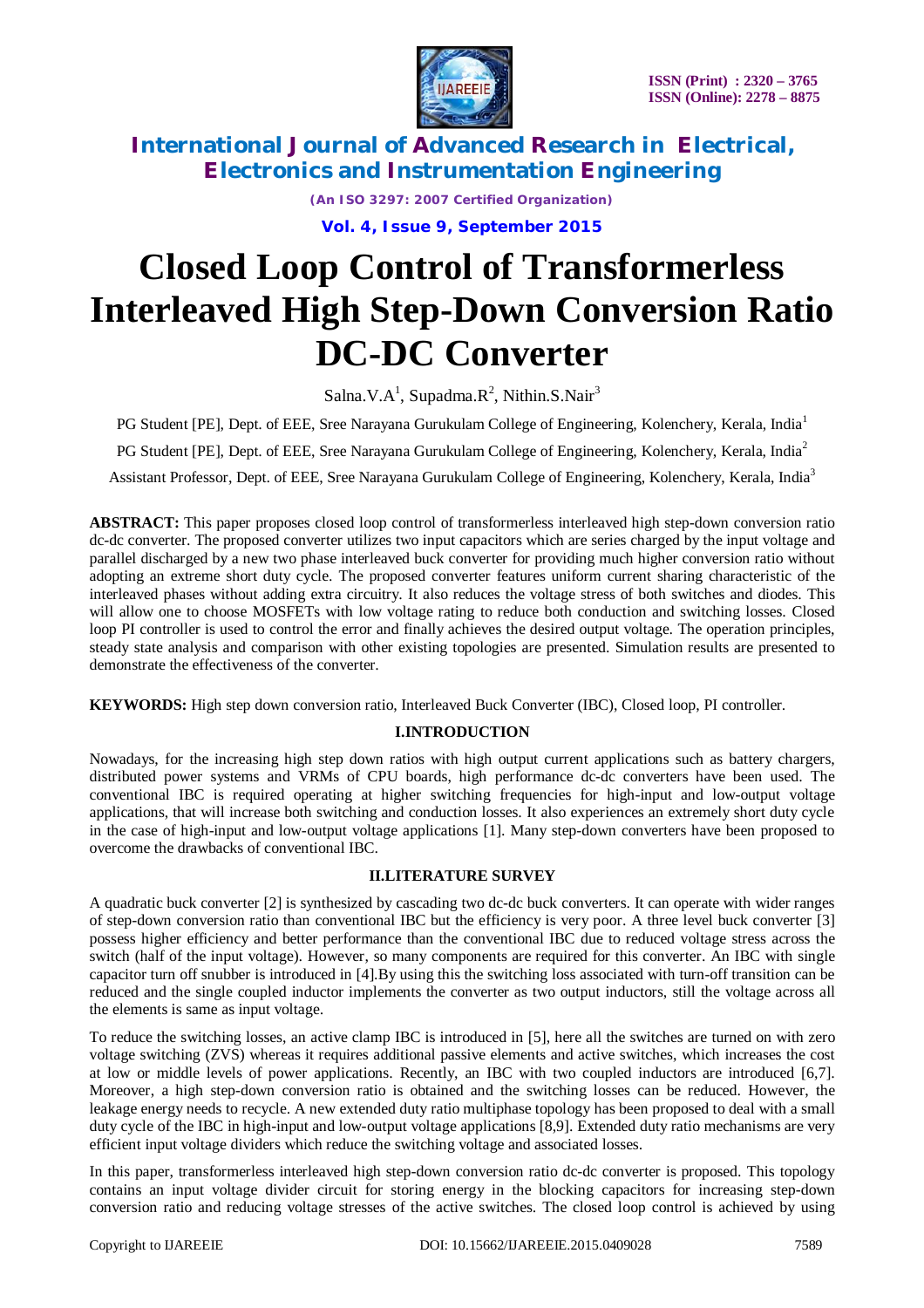

*(An ISO 3297: 2007 Certified Organization)*

### **Vol. 4, Issue 9, September 2015**

Proportional Integral (PI) controller. First, the circuit topology and operation principle are given in Section III. The control scheme is presented in Section IV. The corresponding steady state analysis is made in Section V. Simulation model and it results are presented in section VI. Finally conclusion is presented in last section.

#### **III.OPERATING PRINCIPLE**

The proposed converter consists of two inductors, four active power switches, two diodes and four capacitors. The main objectives of the capacitors are 1) to store energy 2) to reduce the voltage stress of active switches as well as to increase the step-down conversion ratio. The operating principle of proposed converter can be classified into four operating modes. The gating signals are given with a phase shift of  $180^\circ$ . High step-down conversion ratio is achieved when the duty cycle is less than 0.5 and in CCM.

**Mode 1** [ $t_0 < t \le t_1$ ]: During this mode,  $S_{1a}$ ,  $S_{1b}$ , and  $D_1$  are turned on, while  $S_{2a}$ ,  $S_{2b}$ , and  $D_2$  are turned off. The corresponding equivalent circuit is shown in Fig.1. From Fig.1, one can see that, during this mode, current  $i_{L1}$ freewheels through  $D_1$ , and  $L_1$  is releasing energy to the output load. However, current  $i_{12}$  provides two separate current paths through  $C_A$  and  $C_B$ . The first path starts from  $C_1$ , through  $S_{1a}$ ,  $C_A$ ,  $L_2$ ,  $C_O$  and R, and  $D_1$  and then back to  $C_1$  again. Hence, the stored energy of  $C_1$  is discharged to  $C_A$ ,  $L_2$ , and output load. The second path starts from  $C_B$ , through  $L_2$ ,  $C_O$ and R, and  $S_{1b}$ and then back to  $C_B$  again. In other words, the stored energy of  $C_B$  is discharged to  $L_2$  and output load. Therefore, during this mode,  $i_{L2}$  is increasing, and  $i_{L1}$ is decreasing. Also, from Fig.1, one can see that  $V_{C1}$  is equal to  $V_{CA}$  plus  $V_{CB}$  due to conduction of  $S_{1a}$ ,  $S_{1b}$ , and  $D_1$ . Since  $V_{C1} = V_{in}/2$  and  $V_{CA} = V_{CB} = V_{C1}/2 = V_{in}/4$ , one can observe from Fig.1.that the voltage stress of  $D_2$  is equal to  $V_{CB} = V_{in}/4$  and the voltage stresses of  $S_{2a}$  and  $S_{2b}$  are clamped to  $V_{C2} = V_{in}/2$  and  $V_{C1} = V_{in}/2$ , respectively. The corresponding state equations are given as follows:-

$$
L_1 \frac{di_{L_1}}{dt} = -v_{C_0} \tag{1}
$$

$$
L_2 \frac{di_{L_2}}{dt} = v_{C_1} - v_{C_A} - v_{C_0} = v_{C_B} - v_{C_0}
$$
 (2)

$$
(C_1 + C_2) \frac{dv_{C_1}}{dt} = -i_{C_A} \tag{3}
$$

$$
C_A \frac{dv_{C_A}}{dt} = i_{L_2} + i_{C_B} \tag{4}
$$

$$
C_B \frac{dv_{C_B}}{dt} = i_{C_A} - i_{L_2}
$$
\n<sup>(5)</sup>

$$
C_o \frac{dv_{C_o}}{dt} = i_{L_1} + i_{L_2} - \frac{v_{C_o}}{R}
$$
 (6)



Fig.1.Equivalent circuit of the proposed converter in Mode 1 operation

**Mode 2** [ $t_1 < t \le t_2$ ]: During this mode,  $S_{1a}$ ,  $S_{1b}$ ,  $S_{2a}$ , and  $S_{2b}$  are turned off. The corresponding equivalent circuit is shown in Fig.2. From Fig.2, one can see that both  $i_{L1}$  and  $i_{L2}$  are freewheeling through  $D_1$  and  $D_2$ , respectively. Both  $V_{L1}$  and  $V_{L2}$  are equal to  $-V_{CO}$ , and hence, i<sub>L1</sub> and i<sub>L2</sub> decrease linearly. During this mode, the voltage acrossS<sub>1a</sub>, namely,  $V_{S1a}$  is equal to the difference of  $V_{C1}$  and  $V_{C4}$ , and  $V_{S1b}$  is clamped at  $V_{CB}$ . Similarly, the voltage across  $S_{2a}$ , namely,  $V_{S2a}$  is equal to the difference of  $V_{C2}$  and  $V_{CB}$ , and  $V_{S2b}$  is clamped at  $V_{CA}$ . The corresponding state equations are given as follows:-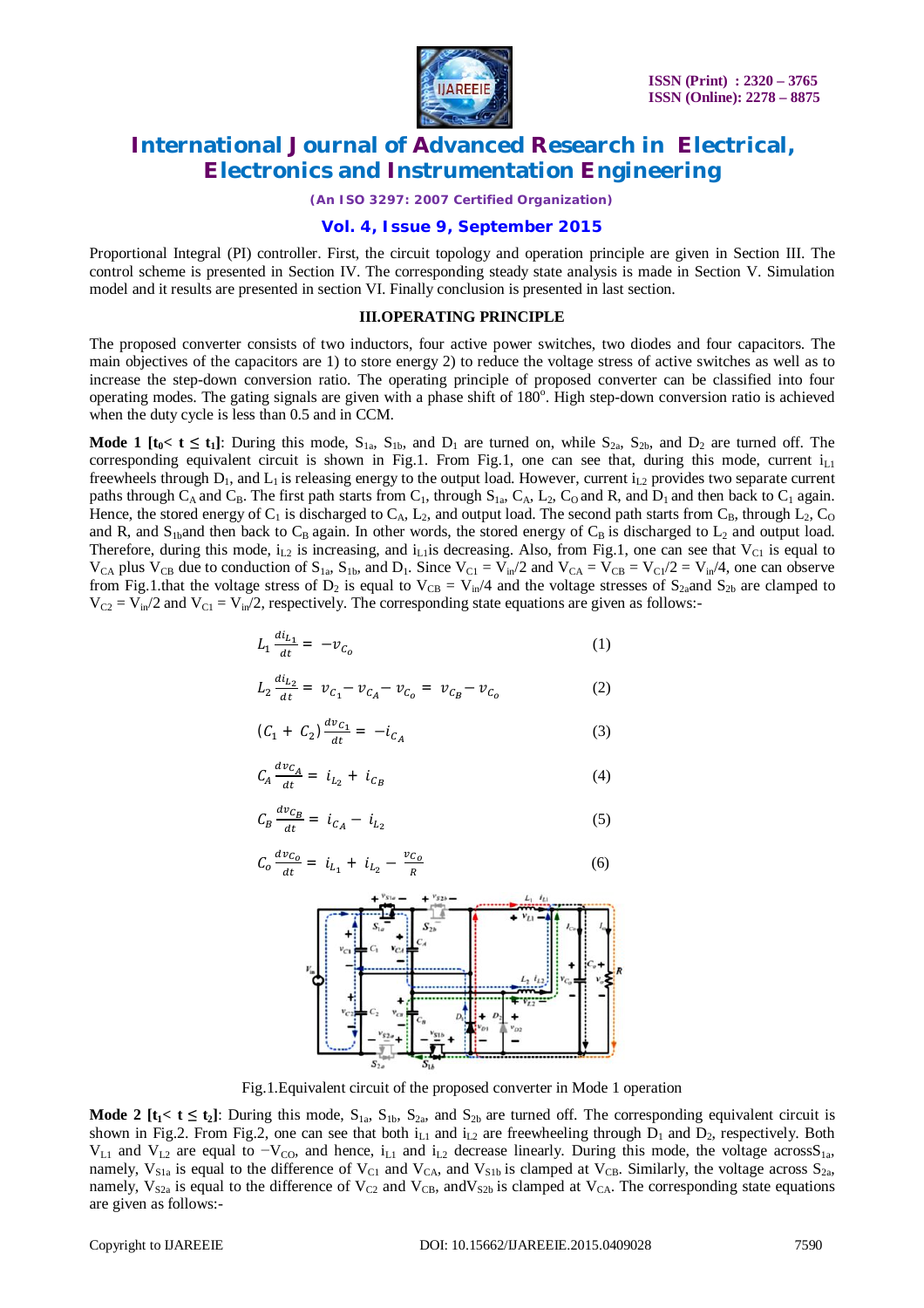

*(An ISO 3297: 2007 Certified Organization)*

#### **Vol. 4, Issue 9, September 2015**

$$
L_1 \frac{di_{L_1}}{dt} = -v_{C_0} \tag{7}
$$

$$
L_2 \frac{di_{L_2}}{dt} = -\nu_{C_0} \tag{8}
$$

$$
(C_1 + C_2) \frac{dv_{C_1}}{dt} = 0 \tag{9}
$$

$$
C_A \frac{dv_{C_A}}{dt} = 0 \tag{10}
$$

$$
\mathcal{C}_B \frac{d v_{\mathcal{C}_B}}{dt} = 0 \tag{11}
$$

$$
C_o \frac{dv_{C_o}}{dt} = i_{L_1} + i_{L_2} - \frac{v_{C_o}}{R}
$$
 (12)



Fig.2.Equivalent circuit of the proposed converter in Mode 2 operation

**Mode 3** [ $t_2$ <  $t \le t_3$ ]: During this mode,  $S_{2a}$ ,  $S_{2b}$ , and  $D_2$  are turned on, while  $S_{1a}$ ,  $S_{1b}$ , and  $D_1$  are turned off. The corresponding equivalent circuit is shown in Fig.3. From Fig.3, one can see that, during this mode, current  $i_{L2}$  is freewheeling through  $D_2$ , and  $L_2$  is releasing energy to the output load. However, current  $i_{L1}$  provides two separate current paths C<sub>A</sub> and C<sub>B</sub>. The first path starts from C<sub>2</sub>, through L<sub>1</sub>, C<sub>0</sub> and R, D<sub>2</sub>, C<sub>B</sub>, and S<sub>2a</sub>and then back to C<sub>2</sub> again. Hence, the stored energy of  $C_2$  is discharged to  $C_B$ ,  $L_1$ , and output load. The second path starts from  $C_A$ , through  $S_{2b}$ ,  $L_1$ ,  $C_0$  and R, and D<sub>2</sub> and then back to  $C_A$  again. In other words, the stored energy of  $C_A$  is discharged to  $L_1$  and output load. Therefore, during this mode,  $i_{L1}$  is increasing, and  $i_{L2}$  is decreasing, as can be seen from Fig.2. Also, from Fig.3, one can see that  $V_{C2}$  is equal to  $V_{CA}$  plus  $V_{CB}$  due to conduction of  $S_{2a}$  and  $S_{2b}$ . Since  $V_{C2} = V_{in}/2$  and  $V_{CA} = V_{CB}$  $V_{C2}/2 = V_{in}/4$ , one can observe from Fig.3.that the voltage stress of  $D_1$  is equal to  $V_{CA} = V_{in}/4$  and the voltage stresses of  $S_{1a}$ and  $S_{1b}$ are clamped to  $V_{C1} = V_{in}/2$  and  $V_{CB} = V_{in}/4$  respectively. The corresponding state equations are given as follows:-

$$
L_1 \frac{di_{L_1}}{dt} = V_{in} - v_{C_1} - v_{C_B} - v_{C_O}
$$
 (13)

$$
L_2 \frac{di_{L_2}}{dt} = -\nu_{C_0} \tag{14}
$$

$$
(C_1 + C_2) \frac{dv_{C_1}}{dt} = i_{C_B} \tag{15}
$$

$$
C_A \frac{dv_{C_A}}{dt} = i_{C_B} - i_{L_1}
$$
 (16)

$$
C_B \frac{dv_{C_B}}{dt} = i_{C_A} + i_{L_1}
$$
 (17)

$$
C_o \frac{dv_{C_o}}{dt} = i_{L_1} + i_{L_2} - \frac{v_{C_o}}{R}
$$
 (18)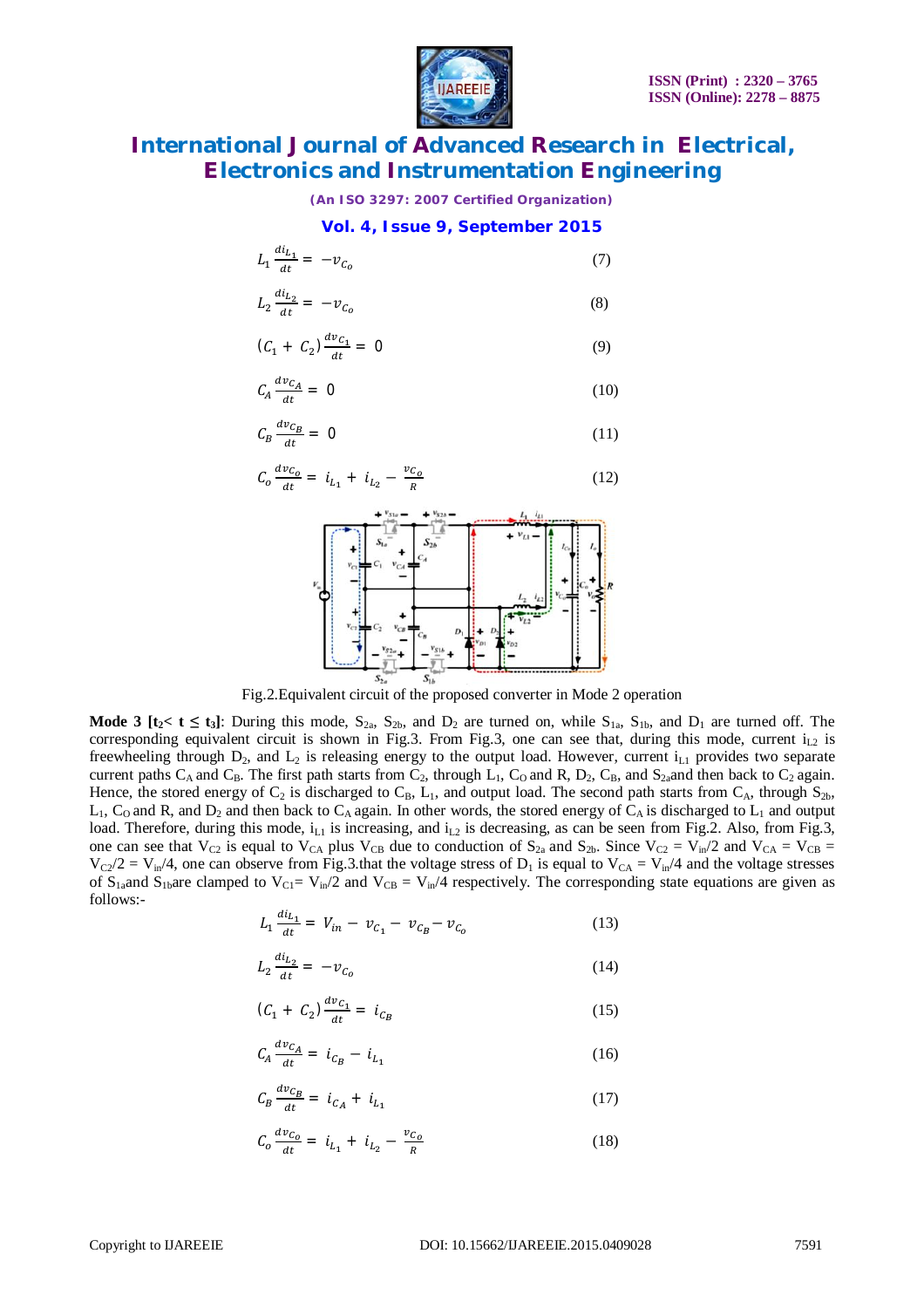

*(An ISO 3297: 2007 Certified Organization)*

**Vol. 4, Issue 9, September 2015**



Fig.3.Equivalent circuit of the proposed converter in Mode 3 operation

**Mode 4 [** $t_3 < t \le t_4$ **]:** For this operation mode, as can be observed from Fig.2,  $S_{1a}$ ,  $S_{1b}$ ,  $S_{2a}$ , and  $S_{2b}$ are turned off. The corresponding equivalent circuit turns out to be the same as Fig.2, and its operation is the same as that of mode 2. From the aforementioned illustration of the proposed converter, one can see that not only the control is very simple but also the operations of two phases are both symmetric and rather easy to understand.

#### **IV.CONTROL SCHEME**

The closed loop PI controller is used in the proposed converter to achieve the desired output voltage. The PI controller continuously calculates an error value as the difference between a measured process variable and a desired set point. The controller attempts to minimize error over time by adjustment of a control variable. PI controllers are fairly common, since derivative action is sensitive to measurement noise.

PI controller is implemented here due to its several advantages. Steady state error resulting from P controller is easily overcome by the use of PI controller. However, the controller possess negative effect in terms of overall stability of the system, it has a negative impact. This controller is mostly employed in areas where speed of the system is not a matter of significance. It also serves the purpose of the converter by achieving voltage regulation. Fig.4 shows the block diagram of control scheme.



Fig.4.Block diagram of control scheme for the proposed converter

#### **V.STEADY STATE ANALYSIS**

For steady state analysis, some assumptions are made as follows:-

- 1) All components are ideal components.
- 2) The capacitors are sufficiently large such that the voltages across them can be considered constant. Also, assume that  $C_1 = C_2$  and  $C_A = C_B$ .
- 3) The system is under steady state and is operating in CCM with duty ratio being lower than 0.5 for high step-down conversion ratio purposes.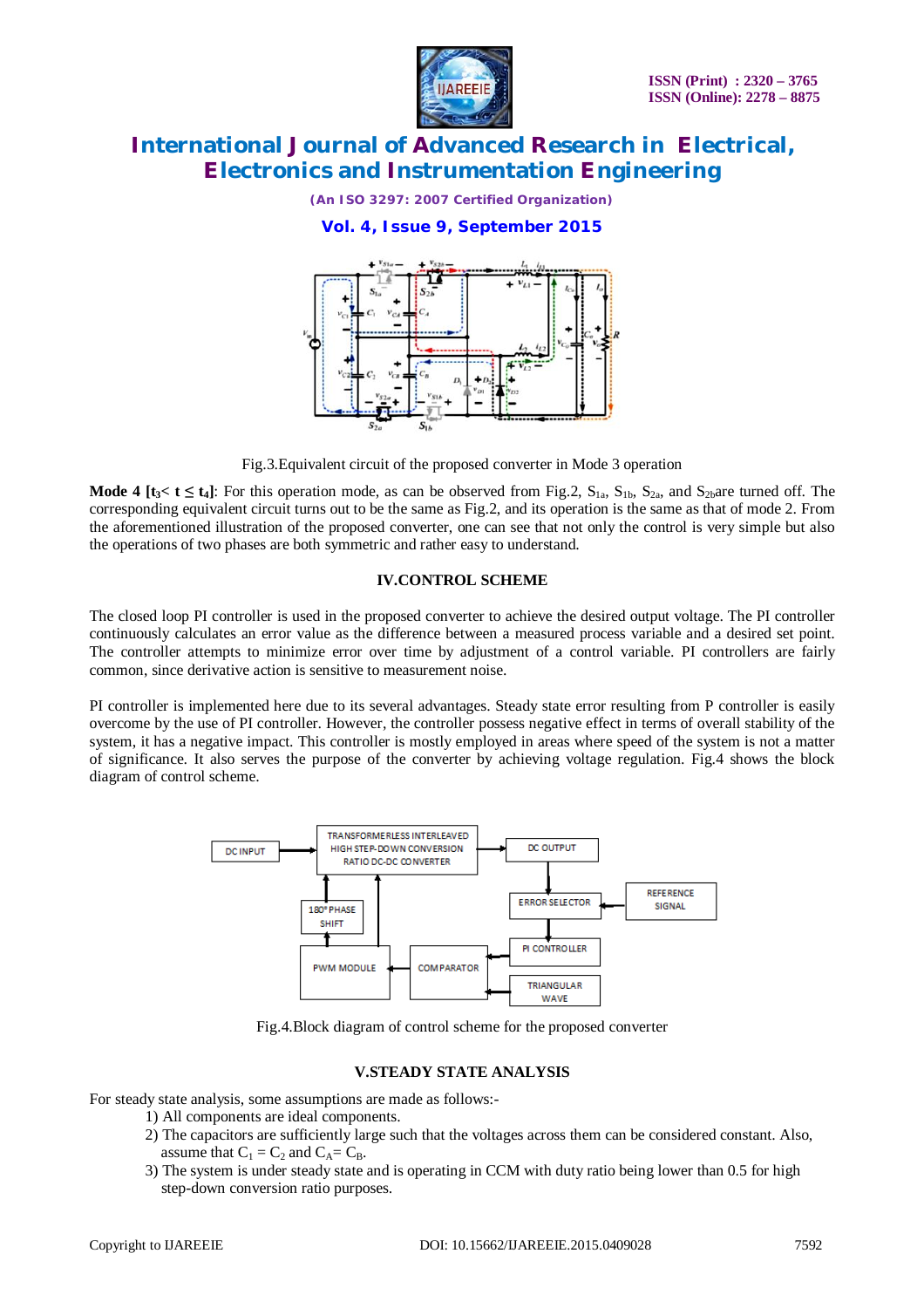

*(An ISO 3297: 2007 Certified Organization)*

#### **Vol. 4, Issue 9, September 2015**

#### **A. Conversion ratio**

Referring to Fig.1 and 3, from the volt–second relationship of inductor  $L_1$  (or  $L_2$ ), one can obtain the following relations:-

$$
(V_{C_B} - V_o)D = V_o(1 - D)
$$
\n(19)

$$
(V_{C_A} - V_o)D = V_o(1 - D)
$$
 (20)

Also, from the equivalent circuits in Fig.1 and 3, voltages  $V_{C1}$ ,  $V_{C2}$ ,  $V_{CA}$ , and  $V_{CB}$  can be derived as follows:-

$$
V_{C_1} = V_{C_2} = \frac{V_{in}}{2}
$$
 (21)

$$
V_{C_A} = V_{C_B} = \frac{V_{in}}{4}
$$
 (22)

The output voltage can be obtained by substituting (22) into (19) or (20) as follows:-

$$
V_o = \frac{D}{4} V_{in} \tag{23}
$$

Thus, the conversion ratio M of the proposed converter can be obtained as follows:-

$$
M = \frac{V_o}{V_{in}} = \frac{D}{4} \tag{24}
$$

#### **B. Voltage Stresses on Semiconductor Components**

To simplify the voltage stress analysis of the components of the proposed converter, the voltage ripples on the capacitors are ignored. From Fig.1 and 3, the voltage stresses on diodes  $D_1$  and  $D_2$  can be obtained directly as shown in the following equation:-

$$
V_{D_{1,max}} = V_{D_{2,max}} = \frac{V_{in}}{4}
$$
 (25)

From (25), the voltage stress of the diodes of the proposed converter is equal to one fourth of the input voltage. Hence, the proposed converter enables one to adopt lower voltage rating devices to further reduce conduction losses. As can be observed from the equivalent circuits in Fig.1 and 3, the open circuit voltage stress of active power switches  $S_{1a}$ ,  $S_{2a}$ ,  $S<sub>1b</sub>$ , and  $S<sub>2b</sub>$ can be obtained directly as :-

$$
V_{S_{1a,max}} = V_{S_{2a,max}} = V_{S_{2b,max}} = \frac{V_{in}}{2} \; ; \; V_{S_{1b,max}} = \frac{V_{in}}{4} \; (26)
$$

In fact, the maximum resulting voltage stress of the active power switches is equal to  $V_{in}/2$ . Hence, the proposed converter enables one to adopt lower voltage rating active switches to further reduce both switching and conduction losses.

#### **VI.SIMULATION RESULTS AND DISCUSSION**

The closed loop control of transformerless interleaved high step-down conversion ratio dc-dc converter is simulated by using MATLAB (Simulink) software. For simulation 400V input, 25V output and 400W rating model of the proposed converter is considered. The switching frequency is chosen to be 40KHz.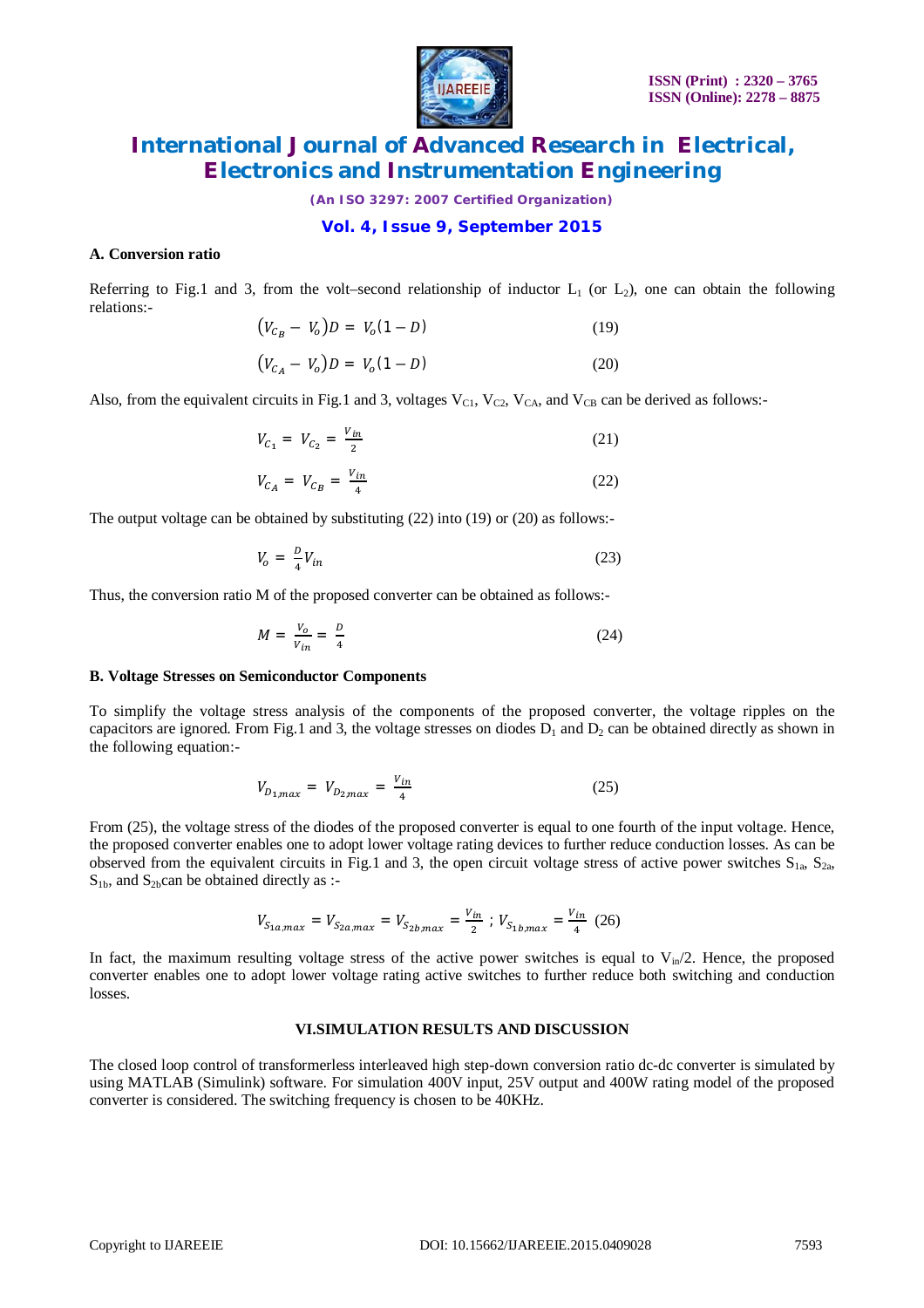

*(An ISO 3297: 2007 Certified Organization)*

### **Vol. 4, Issue 9, September 2015**



Fig.5.MATLAB Simulink model of the proposed converter

Fig.5 shows the MATLAB Simulink model of the proposed converter. The value of input and blocking capacitors are  $250\mu$ F and  $10\mu$ F respectively. The value of input inductors are chosen as  $250\mu$ H.



Fig.6 and Fig.7 shows the input voltage and output voltage waveforms respectively. From these waveforms it is clear that the proposed converter possesses a very high step-down conversion ratio.



Fig.8.Gating signals to switches  $S_{1a}$  and  $S_{1b}$  Fig.9.Gating signals to switches  $S_{2a}$  and  $S_{2b}$ 

Fig.8 and Fig.9 shows the waveforms of gating signals to the active switches. Here the duty ratio is set to be 0.25 for continuous conduction mode of operation.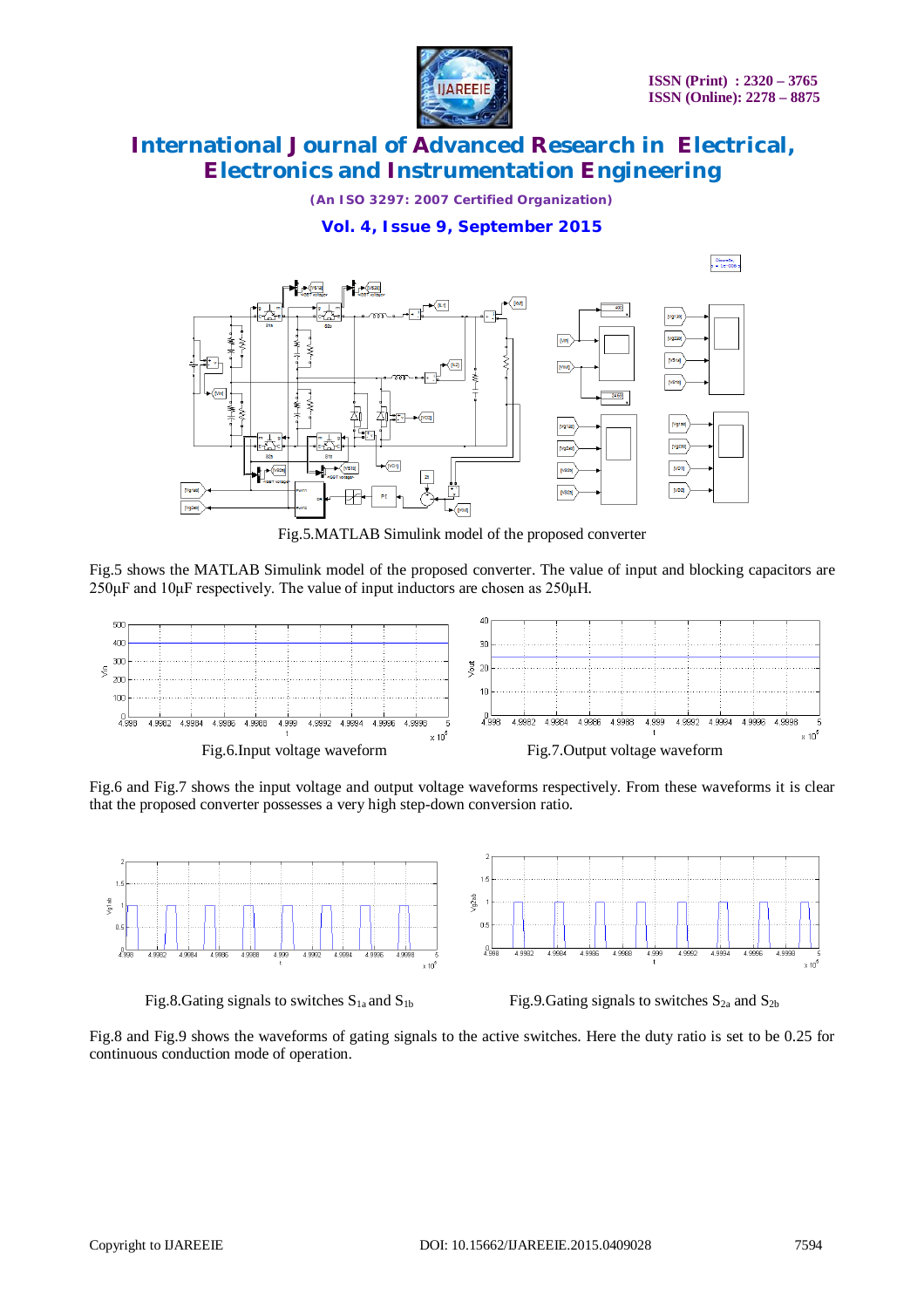

*(An ISO 3297: 2007 Certified Organization)*





From Fig.10 (waveform of voltage stress of switch  $S_{1a}$ ) it is clear that the maximum voltage appears across the switch  $S_{1a}$  is half of the input voltage. Similarly from Fig.11 the maximum value of voltage appears across the switch  $S_{1b}$  is  $(1/4)$ <sup>th</sup>of the input voltage.



It is found from Fig.12 and Fig.13, the maximum voltage appears across the switch  $S_{2a}$  and  $S_{2b}$  is half of the input voltage.



Fig.14.Voltage stress waveform of diode  $D_1$  Fig.15.Voltage stress waveform of diode  $D_2$ 

Fig.14 and Fig.15 shows the voltage stress of diodes  $D_1$  and  $D_2$  respectively. The maximum voltage across the diodes  $D_1$  and  $D_2$  is  $(1/4)$ <sup>th</sup> of the input voltage.

### **VII.CONCLUSION**

The proposed converter topology possesses high step-down conversion ratio and low switch voltage stress characteristic. Low switch voltage stress characteristic will allow one to choose lower voltage rating MOSFETs to reduce both switching and conduction losses, and the overall efficiency is consequently improved. The closed loop PI controller controls the error effectively and gives the desired output voltage. Moreover, due to the charge balance of the blocking capacitor, the converter features automatic uniform current sharing characteristic of the interleaved phases without extra circuitry or complex methods.

#### **REFERENCES**

- [1] X. Du and H. M. Tai, "Double-frequency buck converter," IEEE Trans. Ind. Electron., vol. 56, no. 54, pp. 1690–1698, May 2009.
- [2] J. A. S. Morales, J. Leyva Ramos, E. E. G. Carbajal, and M. G. OrtizLopez, "Average current-mode control scheme for a quadratic buck converter with a single switch," IEEE Trans. Power Electron., vol. 23, no. 1, pp. 485–490, Jan. 2008.
- [3] J. P. Rodrigues, S. A. Mussa, M. L. Heldwein, and A. J. Perin, "Three level ZVS active clamping PWM for the dc–dc buck converter,"IEEE Trans. Power Electron., vol. 24, no. 10, pp. 2249–2258, Oct. 2009.